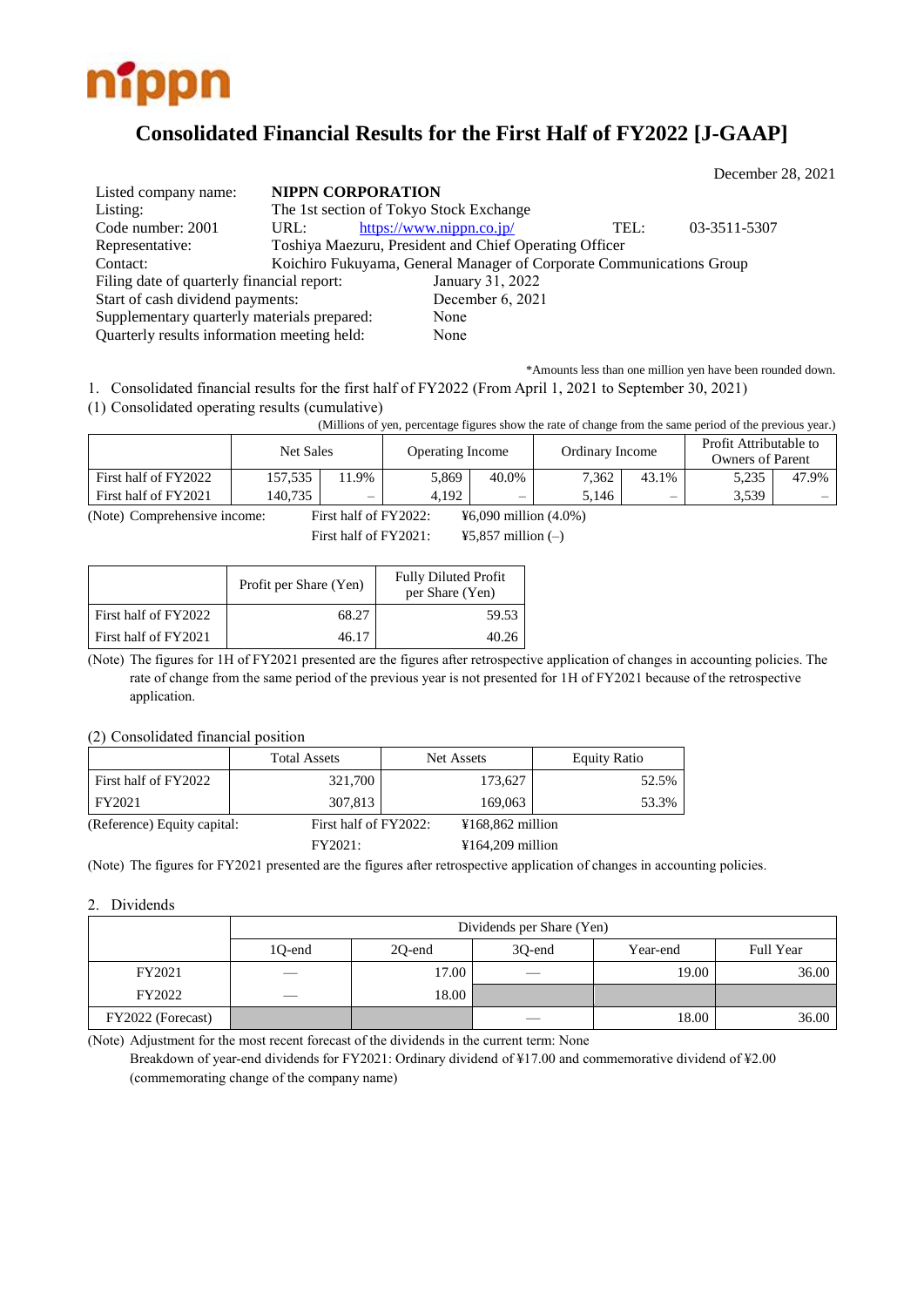## 3. Forecast of the consolidated financial results for FY2022 (From April 1, 2021 to March 31, 2022)

|--|

|           | <b>Net Sales</b> |         | <b>Operating Income</b> |      | Ordinary Income |      | Profit Attributable<br>to Owners of<br>Parent |      | Profit per Share<br>'Yen) |
|-----------|------------------|---------|-------------------------|------|-----------------|------|-----------------------------------------------|------|---------------------------|
| Full year | 320,000          | $1.0\%$ | 1.100                   | 7.0% | 12.700          | 0.3% | 9.000                                         | 4.2% | 17.35                     |

(Note) Adjustment for the most recent forecast of the consolidated financial results in the current term: None

### \* Notes

- (1) Significant changes in subsidiaries during the current quarter (changes in specified subsidiaries in accordance with changes in the scope of consolidation): None
- (2) Adoption of special accounting methods for preparation of quarterly consolidated financial information: None
- (3) Changes in accounting policies, accounting estimates and retrospective restatements
- 1) Changes in accounting policies due to revisions of accounting standards: Yes
- 2) Changes other than 1): None 3) Changes in accounting estimates: None
- 4) Retrospective restatements: None
- (Note) For details, please refer to "2. Quarterly Consolidated Financial Statements (3) Notes on quarterly consolidated financial information (Changes in accounting policies)" on page 12.

### (4) Number of shares issued and outstanding (common stock)

| 1) Number of shares outstanding at<br>the end of each period (including<br>treasury shares): | First half of<br>FY2022 | 78.824,009 | shares | FY2021                  | 78,824,009 | shares |
|----------------------------------------------------------------------------------------------|-------------------------|------------|--------|-------------------------|------------|--------|
| 2) Number of treasury shares at the<br>end of each period:                                   | First half of<br>FY2022 | 2.087.021  | shares | FY2021                  | 2,093,223  | shares |
| 3) Average number of shares<br>(quarterly consolidated<br>cumulative period):                | First half of<br>FY2022 | 76.695.605 | shares | First half of<br>FY2021 | 76,669,471 | shares |

- \* These consolidated financial results are outside the scope of quarterly review procedures by certified public accountants or an audit corporation.
- \* Explanation regarding the appropriate use of projected financial results and other special instructions

Descriptions regarding the future, including the financial outlook contained in this material, are based on certain information currently available to the Company and particular assumptions, which are, at the discretion of the Company, deemed reasonable, and actual financial results may significantly vary due to various factors. Please refer to "1. Qualitative Information on Quarterly Consolidated Financial Results, (3) Information on forecast of the consolidated financial results" on page 5 for information on preconditions underlying the above outlook and other related information.

Rates of change from the same period of the previous year are the rates compared with the figures after retrospective application of changes in accounting policies.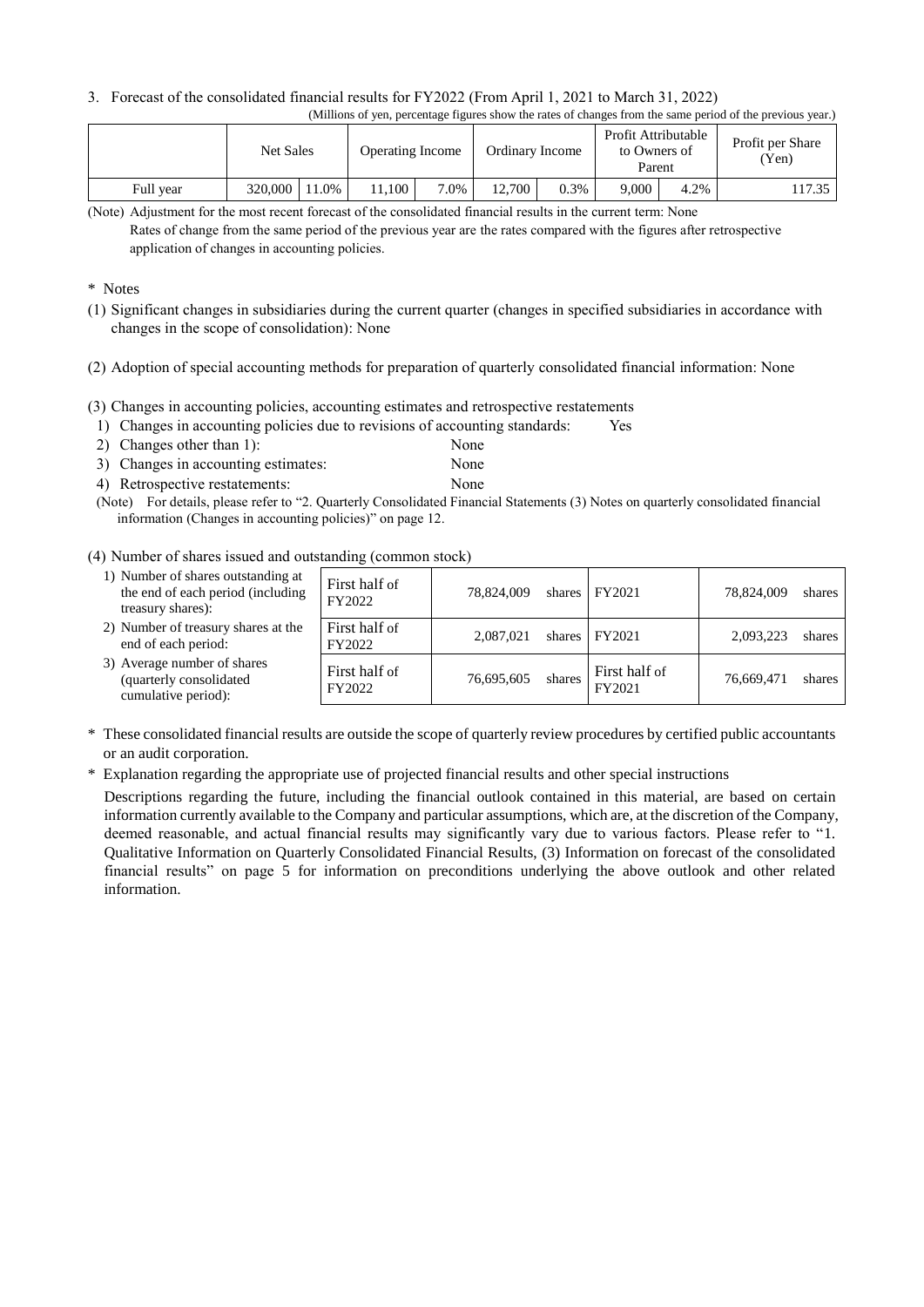# Contents

| 1. |     |  |
|----|-----|--|
|    |     |  |
|    | (2) |  |
|    | (3) |  |
| 2. |     |  |
|    | (1) |  |
|    | (2) |  |
|    |     |  |
|    |     |  |
|    | (3) |  |
|    | (4) |  |
|    |     |  |
|    |     |  |
|    |     |  |
|    |     |  |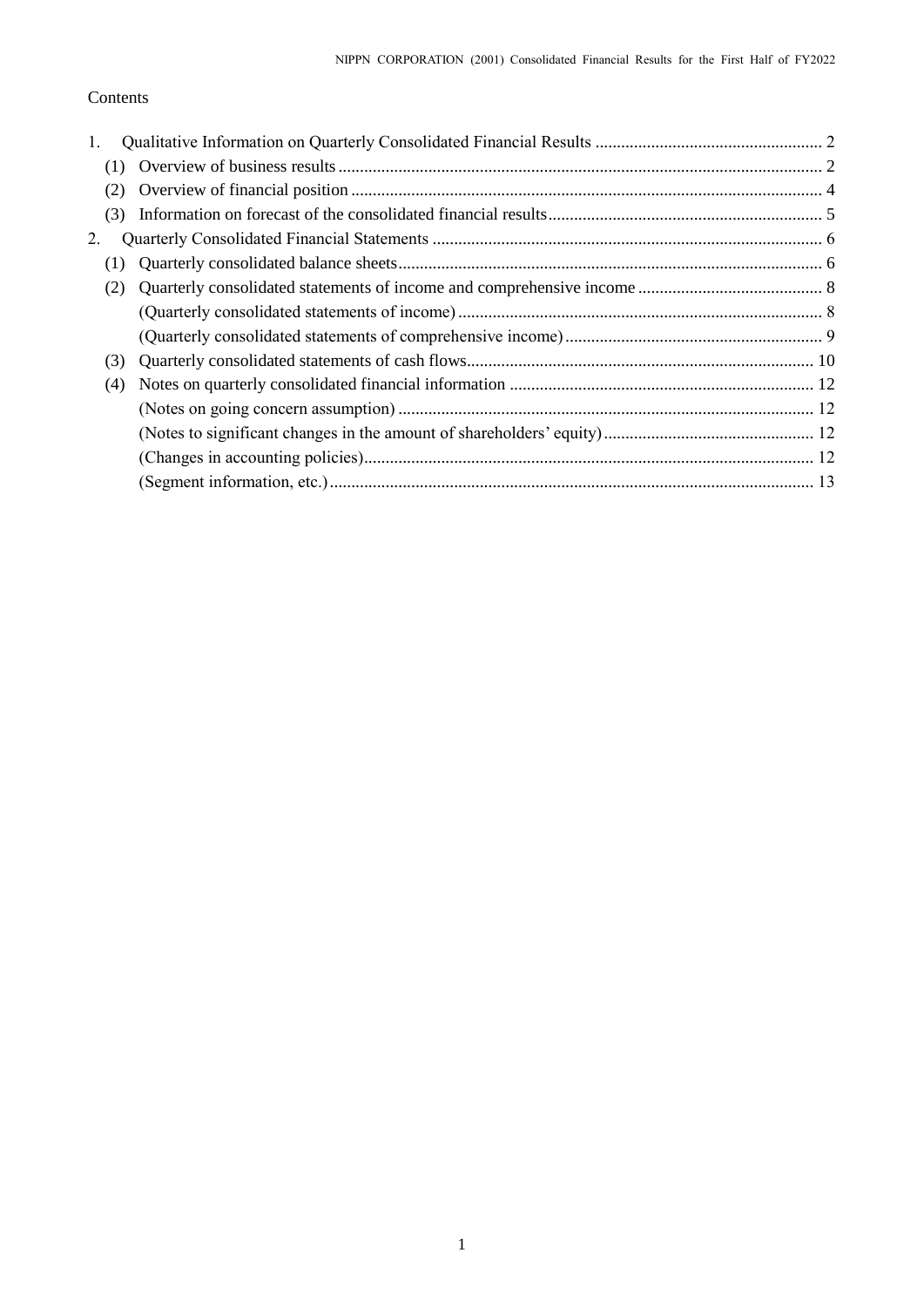#### <span id="page-3-0"></span>**1. Qualitative Information on Quarterly Consolidated Financial Results**

# <span id="page-3-1"></span>**(1) Overview of business results**

|                                            |                                    |                                    |                   | (Millions of yen) |
|--------------------------------------------|------------------------------------|------------------------------------|-------------------|-------------------|
|                                            | First six months of<br>Fiscal 2021 | First six months of<br>Fiscal 2022 | <b>Difference</b> | Change            |
| Net sales                                  | 140,735                            | 157,535                            | 16.799            | 111.9%            |
| Operating income                           | 4,192                              | 5,869                              | 1,677             | 140.0%            |
| Ordinary income                            | 5,146                              | 7,362                              | 2,216             | 143.1%            |
| Profit attributable<br>to owners of parent | 3,539                              | 5,235                              | 1,696             | 147.9%            |

During the first half of the fiscal year ending March 31, 2022, amid the ongoing COVID-19 pandemic, the increasing vaccination rate raised hopes that economic activities in Japan would return to normal. However, economic activities declined as a state of emergency or a quasi-state of emergency was imposed in many municipalities and restrictions continued for months following several extensions. As a result, prospects for the Japanese economy have remained uncertain.

The food industry, centering on the restaurant sector, was greatly affected by the government's request for large-scale commercial facilities to suspend operations and for restaurants to suspend operations or reduce opening hours, following the declarations of a state of emergency. Moreover, the spread of COVID-19 brought about significant changes in consumer behavior, such as growth of delivery services and an increase in eating at home, and an increase in demand for products for consumption at home as people refrain from going out. The business environment remains unpredictable.

In these circumstances, while thoroughly implementing measures to prevent the spread of COVID-19 and according the top priority to customers' safety and security and employees' health, the Group is continuing production at all its plants in Japan and abroad, thereby maintaining a business system to fulfill its social responsibility as a food enterprise.

Meanwhile, the Group is pursuing sustainable growth as a multifaceted food enterprise. We are reinforcing the existing business by reducing costs and beefing up sales while, at the same time, vigorously investing in promising fields in an effort to strengthen the business foundation by adopting a flexible approach in an unprecedented business environment.

Although the Group recorded expenses related to the system failure caused by a cyberattack that occurred on July 7, 2021, as an extraordinary loss, net sales and profits were both higher than the level for the same period of the previous year, because the frozen food category continued performing briskly owing to increasing demand for products for consumption at home and a recovery in demand for food in the professional-use category and ready-made meals that exceeded expectations after the sluggishness in 2020. Consolidated net sales for the first half of fiscal 2022 increased by 11.9% year on year to ¥157,535 million, operating income increased by 40.0% to ¥5,869 million, ordinary income increased by 43.1% to ¥7,362 million, and profit attributable to owners of parent increased by 47.9% to ¥5,235 million.

The performance of individual business segments was as follows.

### 1) Flour Milling

|                  | First six months of<br>Fiscal 2021 | First six months of<br>Fiscal 2022 | Difference | Change |
|------------------|------------------------------------|------------------------------------|------------|--------|
| Net sales        | 45,869                             | 46.210                             | 341        | 100.7% |
| Operating income | 2.194                              | 2,811                              | 616        | 128.1% |

(Millions of yen)

The Group is strengthening quality control in response to the growing preoccupation with the safety and security of food throughout society. At the same time, to address customer needs and diversifying food preferences, the Group promoted sales initiatives with a view to resolving the issues that concern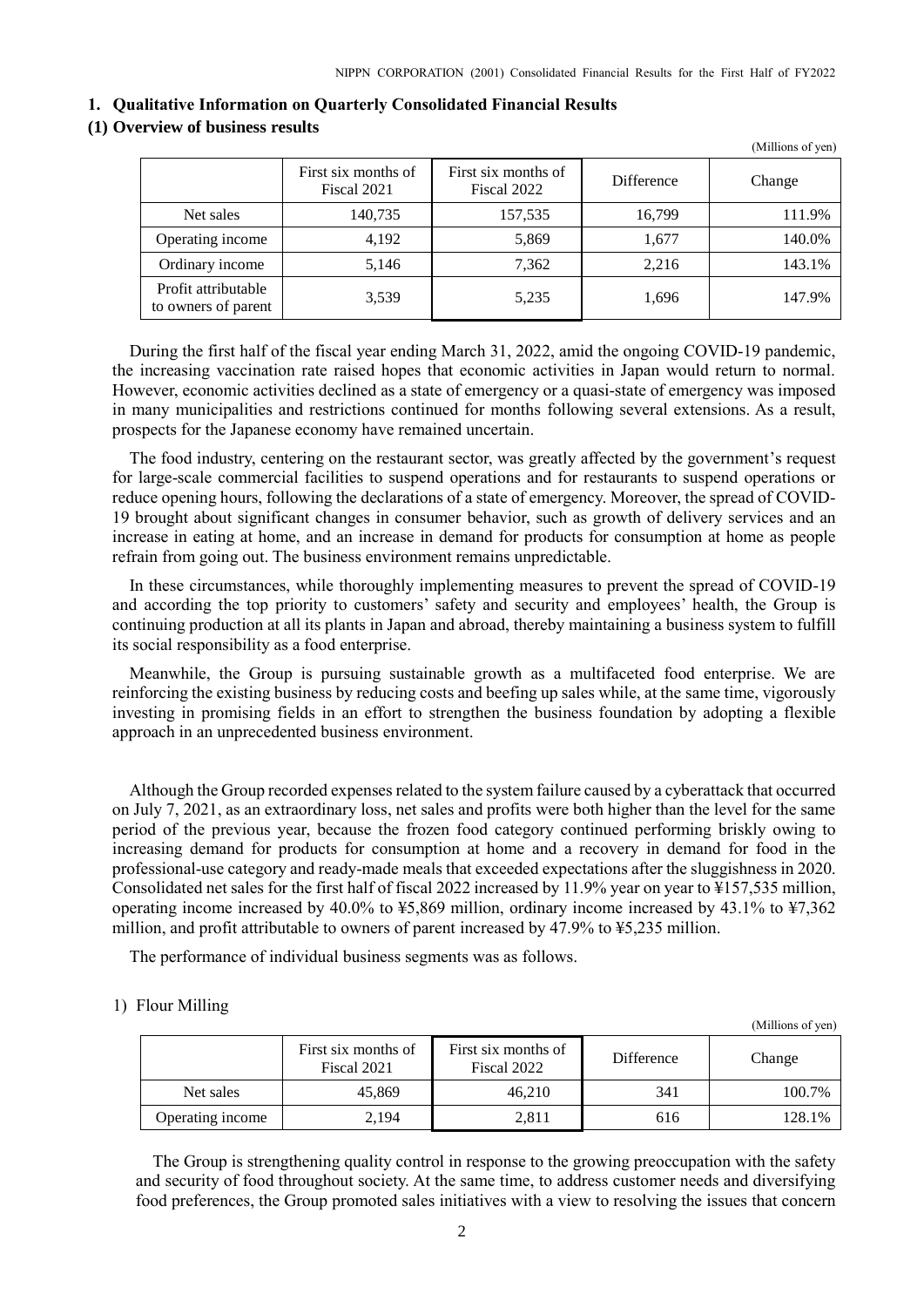customers. Despite operating in an environment in which the impact of COVID-19 was expanding, we strove to strengthen initiatives in partnership with customers, and enhance sales capabilities and brand power, and promoted sales activities.

As a result, whereas sales of wheat flour were lower than the level for the same period of the previous year, sales of wheat bran, a by-product, were higher than the level for the same period of the previous year.

In line with the increase of government sales prices (tax inclusive) of imported wheat by 5.5% on average for the five key products in April 2021, we revised the prices of our products in June 2021.

As a result, net sales for the Flour Milling segment increased by 0.7% year on year to ¥46,210 million, and operating income increased by 28.1% to ¥2,811 million.

### 2) Food

(Millions of yen)

|                  | First six months of<br>Fiscal 2021 | First six months of<br>Fiscal 2022 | <b>Difference</b> | Change |
|------------------|------------------------------------|------------------------------------|-------------------|--------|
| Net sales        | 78.630                             | 93,002                             | 14.371            | 118.3% |
| Operating income | 2.049                              | 2.766                              | 717               | 135.0% |

In the professional-use category, demand showed a tendency to recover compared with the same period of the previous year and sales of products in this category were higher than the level for the same period of the previous year, despite a significant impact mainly on the restaurant sector of the government's request for large-scale commercial facilities to suspend operations and for restaurants to suspend operations or reduce opening hours, following the declarations of a state of emergency.

In the home-use product category, although demand for products for consumption at home remained high because people refrained from going out, sales of products in this category were lower than the level for the same period of the previous year, reflecting stabilization of demand compared with the same period of the previous year.

In the frozen foods category, reflecting continued high demand for products for consumption at home and partly because the COVID-19 pandemic prompted more consumers to pursue ease and convenience in meals, sales of products in this category were far higher than the level for the same period of the previous year. In addition to solid demand for frozen pasta, demand for the One Plate Meal series of complete meals consisting of a main dish and staples and demand for the Imadoki Gohan series of rice dishes, which allow consumers to have trendy rice dishes easily at home, were brisk.

In the ready-made meals business, despite an adverse impact on demand due to continuation of teleworking and because people refrained from going out, demand showed a tendency to recover compared with the same period of the previous year and sales were higher than the level for the previous year.

As a result, net sales of the Food segment increased by 18.3% year on year to ¥93,002 million, and operating income increased by 35.0% to ¥2,766 million.

### 3) Other

(Millions of yen)

|                                     | First six months of<br>Fiscal 2021 | First six months of<br>Fiscal 2022 | Difference | Change |
|-------------------------------------|------------------------------------|------------------------------------|------------|--------|
| Net sales                           | 16.236                             | 18.323                             | 2.087      | 112.9% |
| Operating income<br>$(\text{loss})$ | (26)                               | 283                                | 310        |        |

Sales of the pet food business were higher than the level for the same period of the previous year because shipped volume grew briskly.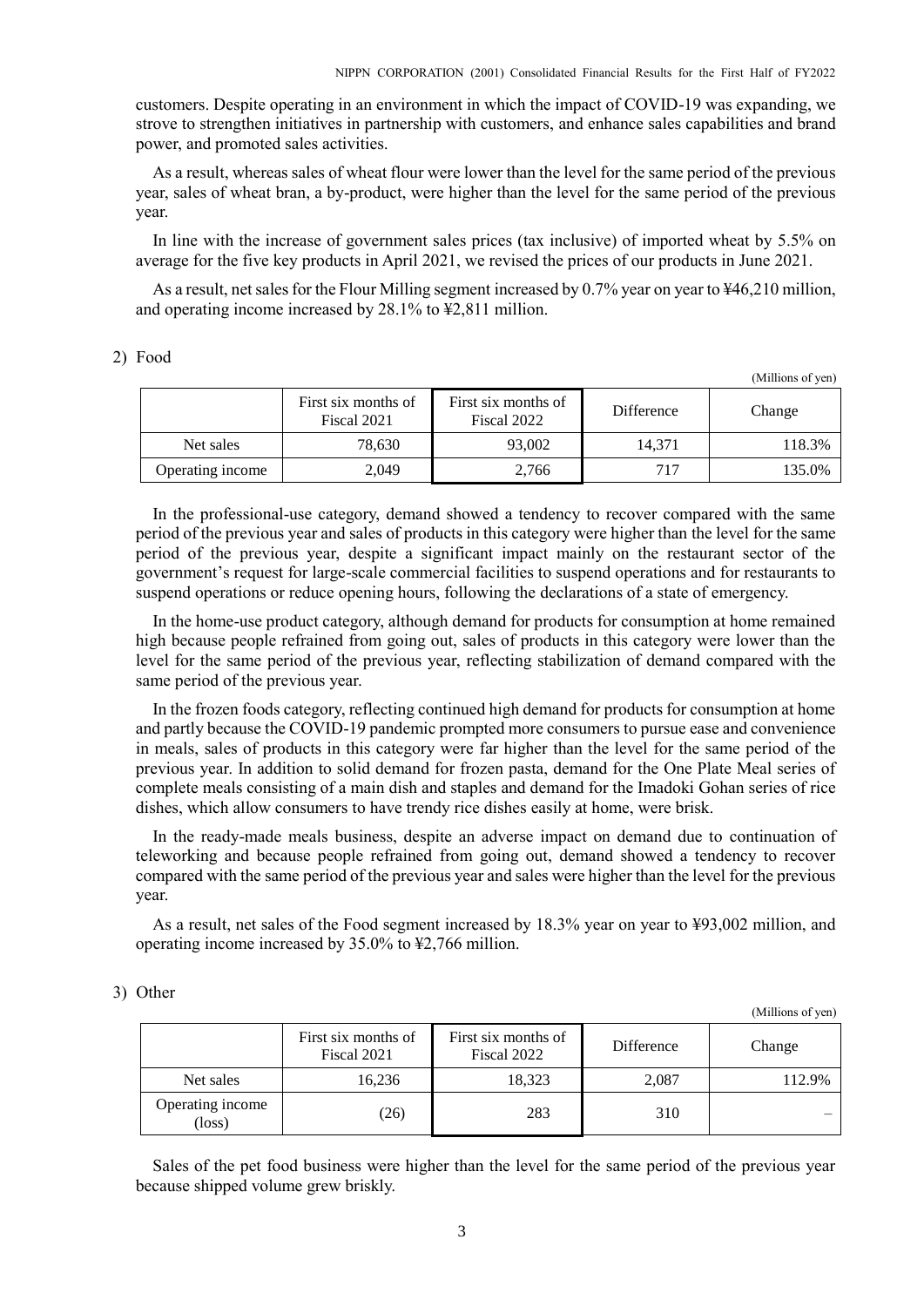Sales of the engineering business were higher than the level for the same period of the previous year, as a result of an increase in inquiries for large projects.

As a result, net sales for the Other segment increased by 12.9% year on year to ¥18,323 million, and operating income was ¥283 million.

### <span id="page-5-0"></span>**(2) Overview of financial position**

1) Assets, liabilities and net assets

|                                  |                      |                          | (Millions of yen) |
|----------------------------------|----------------------|--------------------------|-------------------|
|                                  | As of March 31, 2021 | As of September 30, 2021 | <b>Difference</b> |
| Current assets                   | 117,693              | 128,311                  | 10,618            |
| Non-current assets               | 190.069              | 193,345                  | 3,275             |
| Deferred assets                  | 49                   | 43                       | (6)               |
| Total assets                     | 307,813              | 321,700                  | 13,887            |
| Current liabilities              | 69,544               | 76,817                   | 7,272             |
| Non-current liabilities          | 69,205               | 71,255                   | 2,050             |
| <b>Total liabilities</b>         | 138,749              | 148,073                  | 9,323             |
| Total net assets                 | 169,063              | 173,627                  | 4,563             |
| Total liabilities and net assets | 307,813              | 321,700                  | 13,887            |

Total assets at the end of the first half of fiscal 2022 increased by ¥13,887 million from the previous fiscal year end (March 31, 2021) to ¥321,700 million. This was mainly because notes and accounts receivable - trade and contract assets, raw materials and supplies, property, plant and equipment and merchandise and finished goods increased by ¥7,030 million, ¥5,002 million, ¥2,745 million, and ¥946 million, respectively, and cash and deposits decreased by ¥2,687 million.

Total liabilities increased by ¥9,323 million from the previous fiscal year end to ¥148,073 million. This was mainly because notes and accounts payable - trade and loans payable increased by ¥7,018 million and ¥820 million, respectively.

Net assets increased by ¥4,563 million from the previous fiscal year end to ¥173,627 million. This was mainly attributable to increases of ¥3,751 million in retained earnings and ¥614 million in unrealized holding gain (loss) on securities.

 $\alpha$  cm

#### 2) Cash flows

|                                                                                                         |                                    |                                    | (Millions of yen) |
|---------------------------------------------------------------------------------------------------------|------------------------------------|------------------------------------|-------------------|
|                                                                                                         | First six months of<br>Fiscal 2021 | First six months of<br>Fiscal 2022 | Difference        |
| Net cash provided by (used in) operating<br>activities                                                  | 6,478                              | 3,258                              | (3,220)           |
| Net cash provided by (used in) investing<br>activities                                                  | (7,264)                            | (4,373)                            | 2,891             |
| Net cash provided by (used in) financing<br>activities                                                  | (5,777)                            | (467)                              | 5,310             |
| Effect of exchange rate changes on cash<br>and cash equivalents                                         | (124)                              | 119                                | 243               |
| Net increase (decrease) in cash and cash<br>equivalents                                                 | (6,688)                            | (1, 463)                           | 5,224             |
| Decrease in cash and cash equivalents<br>resulting from exclusion of subsidiaries<br>from consolidation | -                                  | (1,908)                            | (1,908)           |
| Cash and cash equivalents at end of period                                                              | 24,324                             | 31,936                             | 7,612             |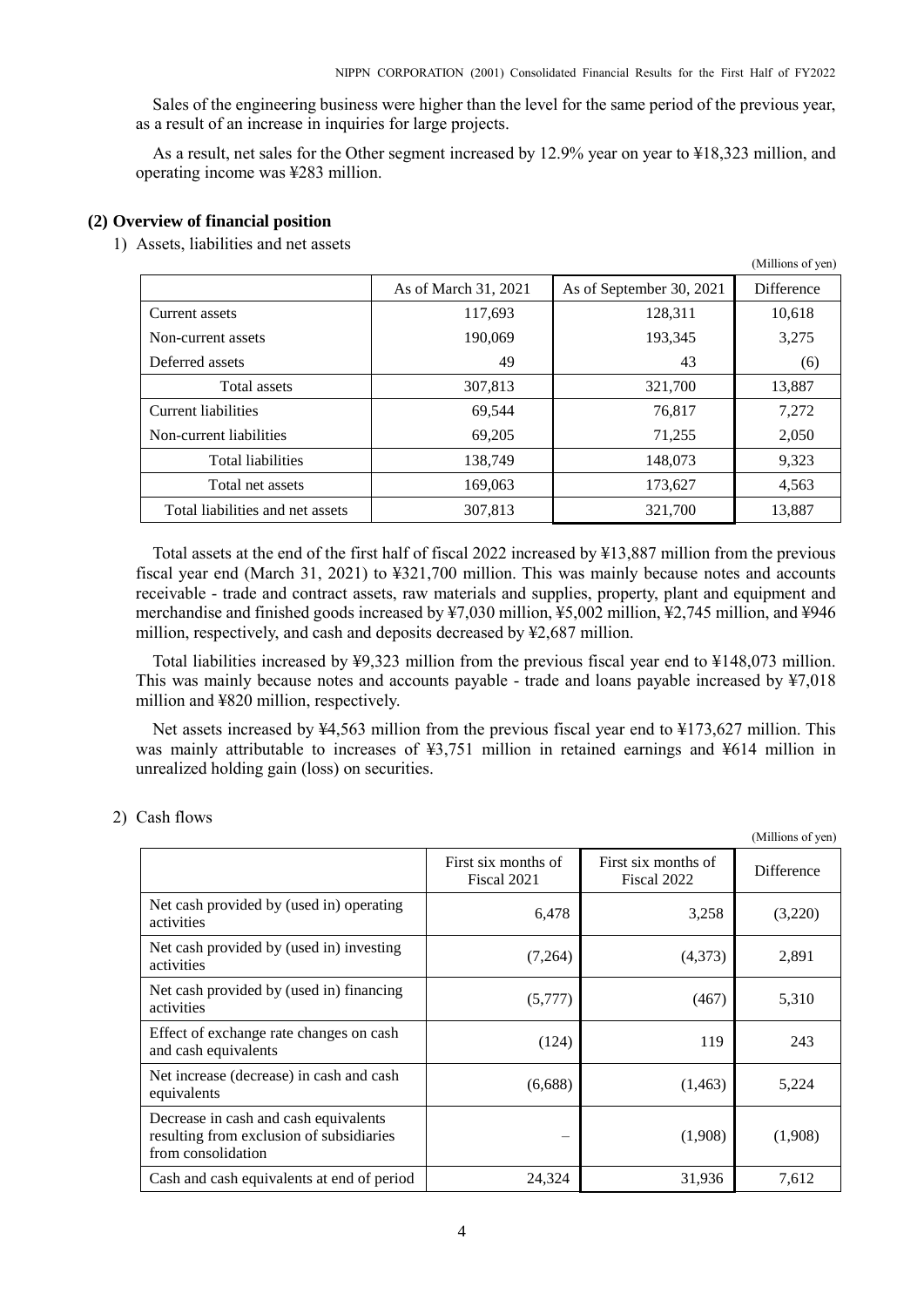The balance of cash and cash equivalents at the end of the first half of fiscal 2022 stood at ¥31,936 million, a decrease of ¥3,384 million compared with the end of the previous fiscal year. The conditions of cash flows were as follows:

## (Operating activities)

Net cash provided by operating activities amounted to ¥3,258 million compared with ¥6,478 million for the same period of the previous year. This mainly reflected ¥7,612 million for profit before income taxes, ¥4,827 million for depreciation, ¥2,632 million for income taxes paid, ¥6,727 million for increase in notes and accounts payable - trade, ¥7,049 million for increase in notes and accounts receivable trade and ¥5,804 million for increase in inventories.

# (Investing activities)

Net cash used in investing activities amounted to ¥4,373 million compared with ¥7,264 million for the same period of the previous year. The main factors were proceeds from sales of investment securities amounting to ¥1,644 million and purchase of fixed assets amounting to ¥5,343 million.

### (Financing activities)

Net cash used in financing activities amounted to ¥467 million compared with ¥5,777 million for the same period of the previous year. The main factors were proceeds from loans payable amounting to ¥1,252 million and cash dividends paid amounting to ¥1,460 million.

## <span id="page-6-0"></span>**(3) Information on forecast of the consolidated financial results**

In light of the emergence of a new variant of the COVID-19 virus, it is particularly difficult to predict when the pandemic will abate and the outlook for the business environment in which the Group operates is expected to remain unclear from the third quarter onward, in view of such factors as soaring raw materials prices and the trend of foreign exchange rates.

In these circumstances, while continuing to exercise due care and implementing measures to prevent infection of customers and employees so as to ensure safety and a stable supply of food as part of efforts to fulfill its social responsibility, the Group aims to achieve further growth as a multifaceted food enterprise.

The consolidated business results for the first six months of the fiscal year ending March 31, 2022, exceeded the forecast. However, the unclear outlook is expected to continue as mentioned above. Therefore, the forecasts of consolidated business results for the full year of fiscal 2022 announced on May 14, 2021, are unchanged.

The Group recorded expenses related to a system failure caused by a cyberattack that occurred on July 7, 2021, as an extraordinary loss for the first six months of fiscal 2022. We are investigating the amount of additional expenses to be incurred from the third quarter onward. Currently, we expect there will be no need to revise the forecasts of business results. However, if any matters arise that should be made public, such as significant differences from the forecasts, we will promptly make an announcement.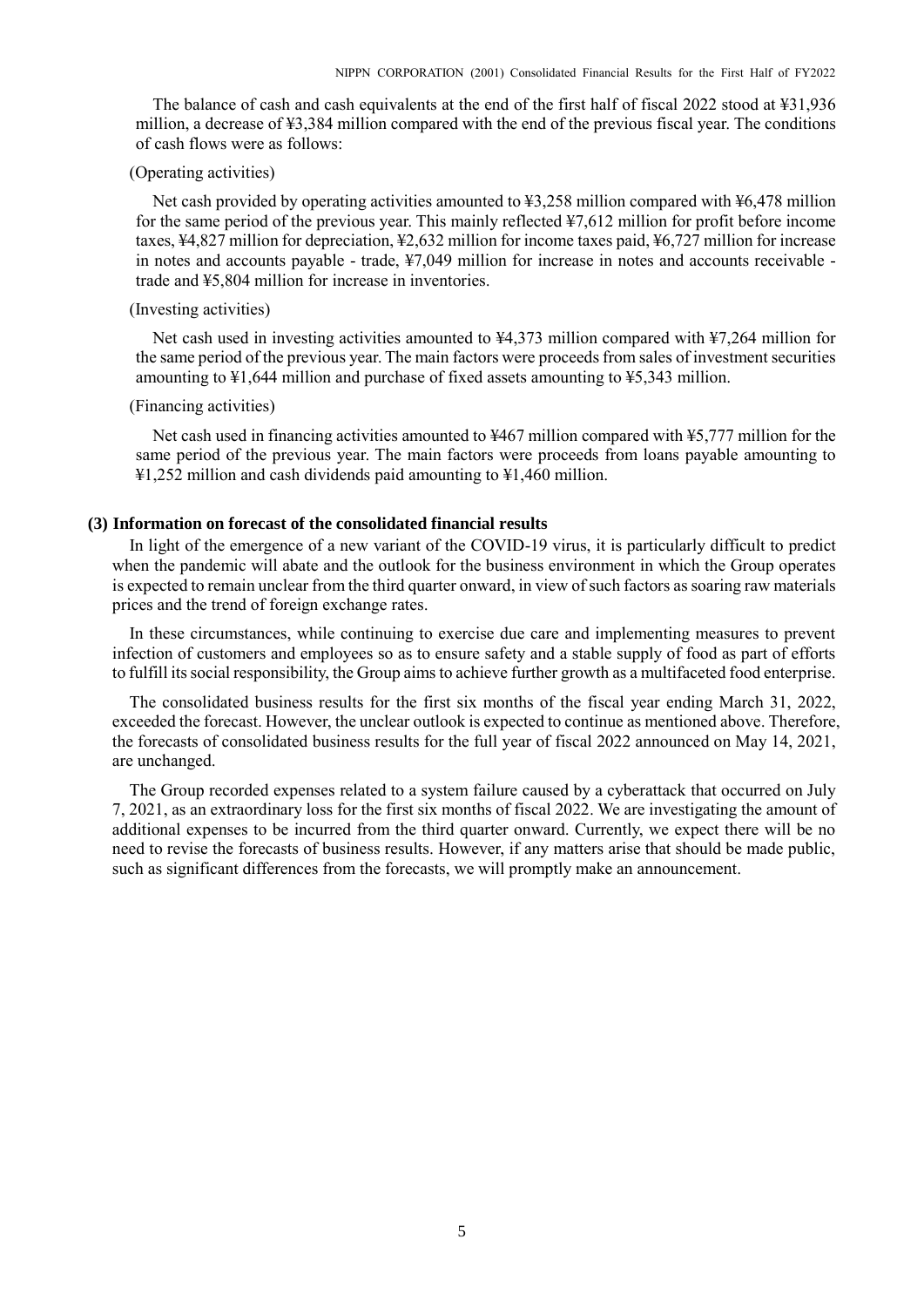# <span id="page-7-0"></span>**2. Quarterly Consolidated Financial Statements**

# <span id="page-7-1"></span>**(1) Quarterly consolidated balance sheets**

|                                                              |                                  | (Millions of yen)                                     |
|--------------------------------------------------------------|----------------------------------|-------------------------------------------------------|
|                                                              | FY2021<br>(As of March 31, 2021) | First half of FY2022<br>(As of September 30,<br>2021) |
| Assets                                                       |                                  |                                                       |
| Current assets                                               |                                  |                                                       |
| Cash and deposits                                            | 37,486                           | 34,798                                                |
| Notes and accounts receivable - trade and<br>contract assets | 41,848                           | 48,878                                                |
| Merchandise and finished goods                               | 16,662                           | 17,608                                                |
| Work in process                                              | 219                              | 104                                                   |
| Raw materials and supplies                                   | 17,394                           | 22,397                                                |
| Other current assets                                         | 4,143                            | 4,582                                                 |
| Allowance for doubtful accounts                              | (59)                             | (57)                                                  |
| Total current assets                                         | 117,693                          | 128,311                                               |
| Non-current assets                                           |                                  |                                                       |
| Property, plant and equipment                                |                                  |                                                       |
| Buildings and structures, net                                | 45,932                           | 47,926                                                |
| Machinery, equipment and vehicles, net                       | 21,692                           | 21,812                                                |
| Land                                                         | 40,269                           | 41,647                                                |
| Construction in progress                                     | 3,814                            | 3,047                                                 |
| Other, net                                                   | 2,531                            | 2,551                                                 |
| Total property, plant and equipment                          | 114,240                          | 116,986                                               |
| Intangible assets                                            |                                  |                                                       |
| Goodwill                                                     | 1,644                            | 1,525                                                 |
| Other                                                        | 1,213                            | 1,094                                                 |
| Total intangible assets                                      | 2,858                            | 2,619                                                 |
| Investments and other assets                                 |                                  |                                                       |
| Investment securities                                        | 65,809                           | 66,314                                                |
| Other assets                                                 | 7,625                            | 7,887                                                 |
| Allowance for doubtful accounts                              | (464)                            | (462)                                                 |
| Total investments and other assets                           | 72,970                           | 73,739                                                |
| Total non-current assets                                     | 190,069                          | 193,345                                               |
| Deferred assets                                              | 49                               | 43                                                    |
| Total assets                                                 | 307,813                          | 321,700                                               |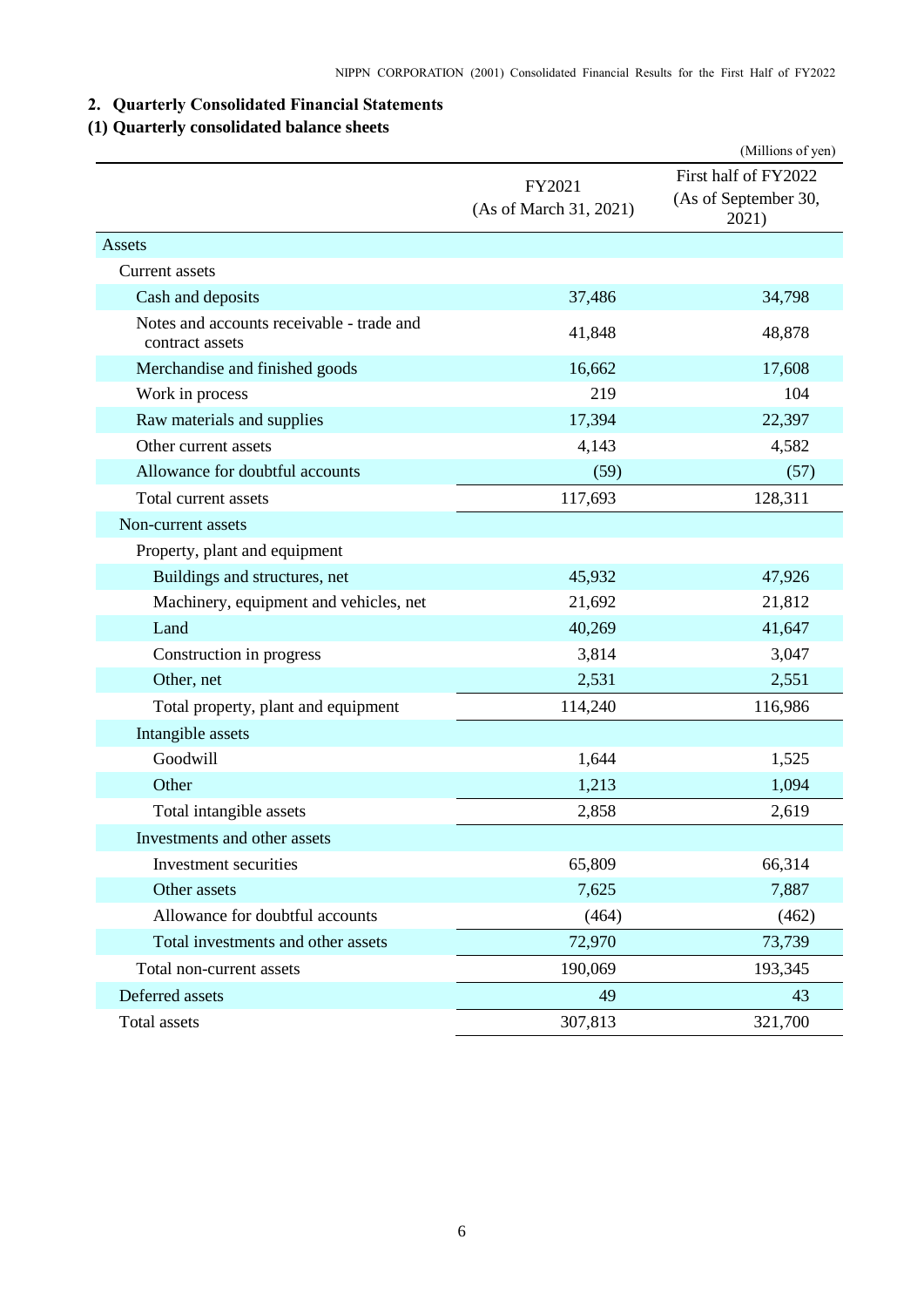|                                                                   |                                  | (Millions of yen)                                     |
|-------------------------------------------------------------------|----------------------------------|-------------------------------------------------------|
|                                                                   | FY2021<br>(As of March 31, 2021) | First half of FY2022<br>(As of September 30,<br>2021) |
| Liabilities                                                       |                                  |                                                       |
| <b>Current liabilities</b>                                        |                                  |                                                       |
| Notes and accounts payable - trade                                | 25,931                           | 32,950                                                |
| Short-term loans payable                                          | 22,388                           | 21,532                                                |
| Current portion of bonds                                          |                                  | 96                                                    |
| Income taxes payable                                              | 2,371                            | 1,956                                                 |
| Provision for bonuses                                             | 690                              | 670                                                   |
| Other current liabilities                                         | 18,162                           | 19,612                                                |
| Total current liabilities                                         | 69,544                           | 76,817                                                |
| Non-current liabilities                                           |                                  |                                                       |
| Bonds payable                                                     | 536                              | 392                                                   |
| Convertible bond-type bonds with<br>subscription rights to shares | 25,074                           | 25,065                                                |
| Long-term loans payable                                           | 22,181                           | 23,857                                                |
| Retirement benefit liability                                      | 3,747                            | 3,693                                                 |
| Accrued retirement benefits for directors                         | 809                              | 754                                                   |
| Other non-current liabilities                                     | 16,856                           | 17,493                                                |
| Total non-current liabilities                                     | 69,205                           | 71,255                                                |
| <b>Total liabilities</b>                                          | 138,749                          | 148,073                                               |
| Net assets                                                        |                                  |                                                       |
| Shareholders' equity                                              |                                  |                                                       |
| Capital stock                                                     | 12,240                           | 12,240                                                |
| Capital surplus                                                   | 11,308                           | 11,305                                                |
| Retained earnings                                                 | 115,366                          | 119,118                                               |
| Treasury shares                                                   | (3,317)                          | (3,306)                                               |
| Total shareholders' equity                                        | 135,598                          | 139,357                                               |
| Accumulated other comprehensive income                            |                                  |                                                       |
| Unrealized holding gain (loss) on securities                      | 27,770                           | 28,384                                                |
| Deferred gain (loss) on hedges                                    | 37                               | 20                                                    |
| Foreign currency translation adjustment                           | 493                              | 786                                                   |
| Retirement benefits liability adjustments                         | 308                              | 313                                                   |
| Total accumulated other comprehensive income                      | 28,610                           | 29,504                                                |
| Subscription rights to shares                                     | 234                              | 262                                                   |
| Non-controlling interests                                         | 4,620                            | 4,501                                                 |
| Total net assets                                                  | 169,063                          | 173,627                                               |
| Total liabilities and net assets                                  | 307,813                          | 321,700                                               |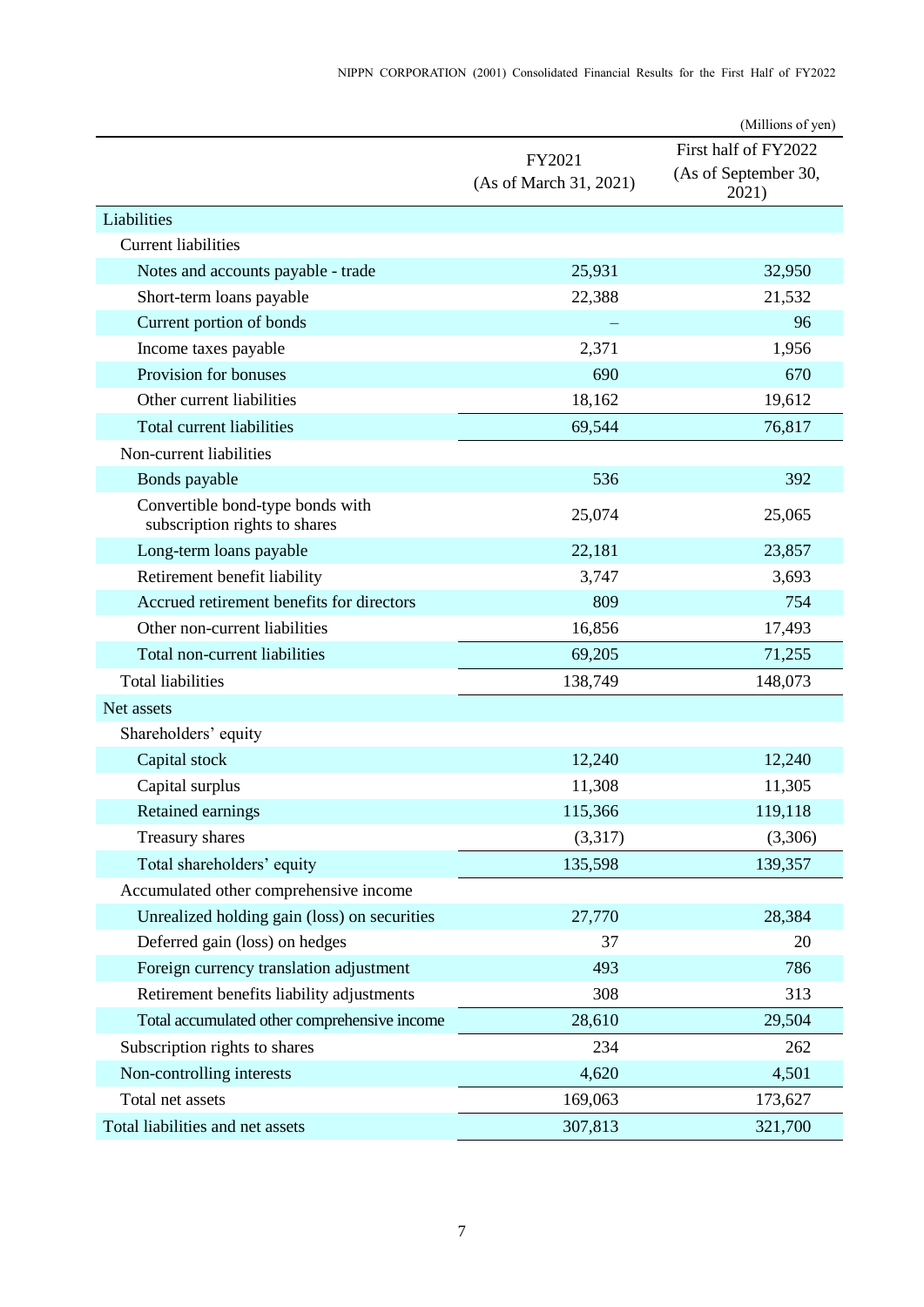# <span id="page-9-0"></span>**(2) Quarterly consolidated statements of income and comprehensive income (Quarterly consolidated statements of income)**

<span id="page-9-1"></span>

|                                                          |                                               | (Millions of yen)                             |
|----------------------------------------------------------|-----------------------------------------------|-----------------------------------------------|
|                                                          | First half of FY2021                          | First half of FY2022                          |
|                                                          | (From April 1, 2020<br>to September 30, 2020) | (From April 1, 2021<br>to September 30, 2021) |
| Net sales                                                | 140,735                                       | 157,535                                       |
| Cost of sales                                            | 107,697                                       | 120,258                                       |
| Gross profit                                             | 33,038                                        | 37,276                                        |
| Selling, general and administrative expenses             | 28,846                                        | 31,407                                        |
| Operating income                                         | 4,192                                         | 5,869                                         |
| Non-operating income                                     |                                               |                                               |
| Interest income                                          | 43                                            | 31                                            |
| Dividend income                                          | 790                                           | 793                                           |
| Other                                                    | 451                                           | 904                                           |
| Total non-operating income                               | 1,285                                         | 1,729                                         |
| Non-operating expenses                                   |                                               |                                               |
| Interest expenses                                        | 85                                            | 102                                           |
| Other                                                    | 245                                           | 133                                           |
| Total non-operating expenses                             | 331                                           | 236                                           |
| Ordinary income                                          | 5,146                                         | 7,362                                         |
| Extraordinary income                                     |                                               |                                               |
| Gain on sales of fixed assets                            | $\mathbf{1}$                                  | 57                                            |
| Gain on sales of investment securities                   | 355                                           | 1,031                                         |
| Total extraordinary income                               | 356                                           | 1,088                                         |
| Extraordinary expenses                                   |                                               |                                               |
| Loss on sales and disposal of fixed assets               | 37                                            | 39                                            |
| Loss on sale of shares of subsidiaries and<br>associates |                                               | 24                                            |
| Loss related to COVID-19                                 | 121                                           |                                               |
| System failure response costs                            |                                               | 761                                           |
| Other                                                    | 17                                            | 12                                            |
| Total extraordinary expenses                             | 176                                           | 838                                           |
| Profit before income taxes                               | 5,326                                         | 7,612                                         |
| Income taxes - current                                   | 1,480                                         | 2,242                                         |
| Income taxes - deferred                                  | 325                                           | 166                                           |
| Total income taxes                                       | 1,806                                         | 2,409                                         |
| Profit                                                   | 3,520                                         | 5,203                                         |
| Loss attributable to non-controlling interests           | (19)                                          | (31)                                          |
| Profit attributable to owners of parent                  | 3,539                                         | 5,235                                         |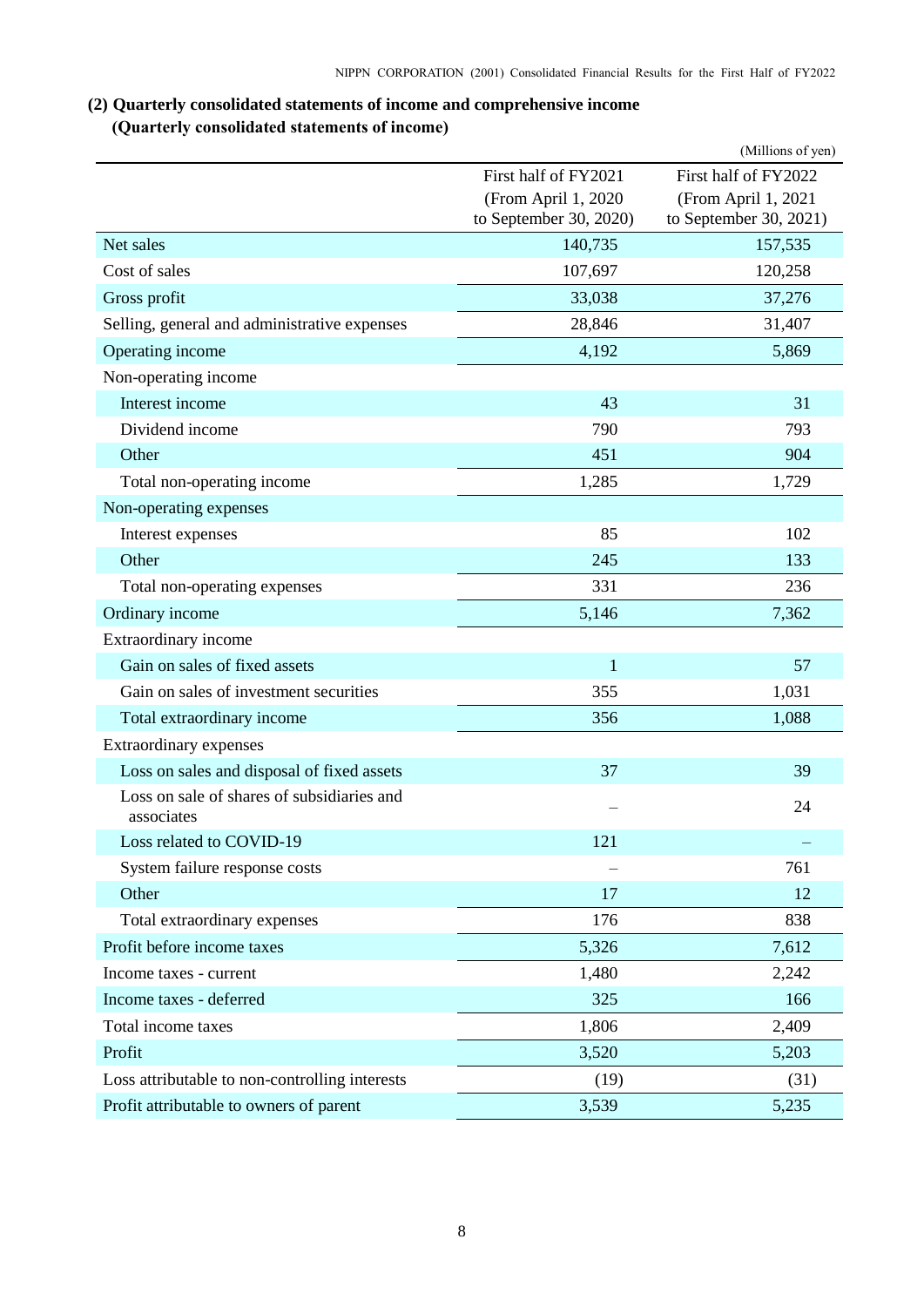<span id="page-10-0"></span>

|                                                                                      |                                                | (Millions of yen)                              |
|--------------------------------------------------------------------------------------|------------------------------------------------|------------------------------------------------|
|                                                                                      | First half of FY2021                           | First half of FY2022                           |
|                                                                                      | (From April 1, 2020)<br>to September 30, 2020) | (From April 1, 2021)<br>to September 30, 2021) |
| Profit                                                                               | 3,520                                          | 5,203                                          |
| Other comprehensive income (loss)                                                    |                                                |                                                |
| Unrealized holding gain (loss) on securities                                         | 2,581                                          | 592                                            |
| Deferred gain (loss) on hedges                                                       | (3)                                            | (17)                                           |
| Foreign currency translation adjustment                                              | (315)                                          | 287                                            |
| Retirement benefits liability adjustments                                            | 98                                             | 6                                              |
| Share of other comprehensive income of<br>entities accounted for using equity method | (23)                                           | 17                                             |
| Total other comprehensive income (loss)                                              | 2,337                                          | 886                                            |
| Comprehensive income                                                                 | 5,857                                          | 6,090                                          |
| (Comprehensive income attributable to)                                               |                                                |                                                |
| Comprehensive income attributable to<br>owners of parent                             | 5,851                                          | 6,129                                          |
| Comprehensive income (loss) attributable to<br>non-controlling interests             | 6                                              | (39)                                           |

# **(Quarterly consolidated statements of comprehensive income)**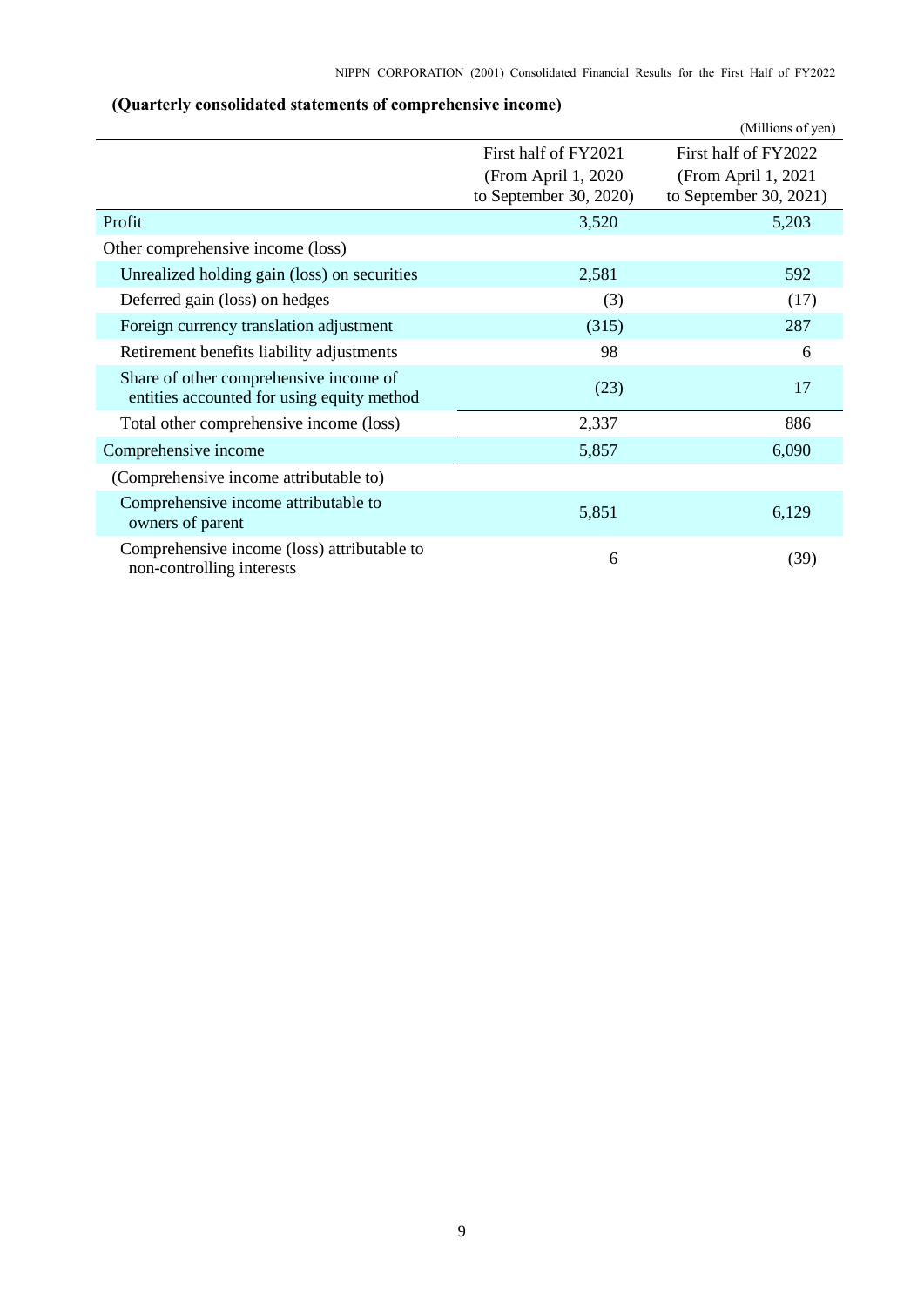# <span id="page-11-0"></span>**(3) Quarterly consolidated statements of cash flows**

|                                                                                              |                                                                       | (Millions of yen)                                                     |
|----------------------------------------------------------------------------------------------|-----------------------------------------------------------------------|-----------------------------------------------------------------------|
|                                                                                              | First half of FY2021<br>(From April 1, 2020<br>to September 30, 2020) | First half of FY2022<br>(From April 1, 2021<br>to September 30, 2021) |
| Operating activities                                                                         |                                                                       |                                                                       |
| Profit before income taxes                                                                   | 5,326                                                                 | 7,612                                                                 |
| Depreciation                                                                                 | 4,204                                                                 | 4,827                                                                 |
| Loss related to COVID-19                                                                     | 121                                                                   |                                                                       |
| System failure response costs                                                                |                                                                       | 761                                                                   |
| Increase (decrease) in allowance for doubtful<br>accounts                                    | (100)                                                                 | $\overline{0}$                                                        |
| Interest and dividend income                                                                 | (834)                                                                 | (824)                                                                 |
| Interest expenses                                                                            | 85                                                                    | 102                                                                   |
| Loss (gain) on sales of investment securities                                                | (355)                                                                 | (1,029)                                                               |
| Loss (gain) on valuation of investment securities                                            |                                                                       | 1                                                                     |
| Equity in (earnings) losses of unconsolidated<br>subsidiaries and affiliates                 | (99)                                                                  | (101)                                                                 |
| Foreign exchange losses (gains)                                                              | 37                                                                    | (109)                                                                 |
| Loss (gain) on sales of fixed assets                                                         | (1)                                                                   | (57)                                                                  |
| Loss on disposal of fixed assets                                                             | 54                                                                    | 45                                                                    |
| Decrease (increase) in notes and accounts receivable<br>- trade                              | 4,827                                                                 | (7,049)                                                               |
| Decrease (increase) in inventories                                                           | (5,010)                                                               | (5,804)                                                               |
| Increase (decrease) in notes and accounts payable -<br>trade                                 | 1,997                                                                 | 6,727                                                                 |
| Other, net                                                                                   | (2,187)                                                               | 61                                                                    |
| Subtotal                                                                                     | 8,068                                                                 | 5,166                                                                 |
| Interest and dividend income received                                                        | 841                                                                   | 827                                                                   |
| Interest expenses paid                                                                       | (97)                                                                  | (102)                                                                 |
| Income taxes paid                                                                            | (2, 334)                                                              | (2,632)                                                               |
| Net cash provided by (used in) operating activities                                          | 6,478                                                                 | 3,258                                                                 |
| Investing activities                                                                         |                                                                       |                                                                       |
| Decrease (increase) in time deposits                                                         | (233)                                                                 | (682)                                                                 |
| Purchase of investment securities                                                            | (84)                                                                  | (52)                                                                  |
| Proceeds from sales of investment securities                                                 | 735                                                                   | 1,644                                                                 |
| Payments for sale of shares of subsidiaries resulting<br>in change in scope of consolidation |                                                                       | (45)                                                                  |
| Purchase of fixed assets                                                                     | (7,746)                                                               | (5,343)                                                               |
| Proceeds from sales of fixed assets                                                          | (1)                                                                   | 75                                                                    |
| Payments of loans receivable                                                                 | (2)                                                                   | (6)                                                                   |
| Collection of loans receivable                                                               | 7                                                                     | 6                                                                     |
| Decrease (increase) in other investments                                                     | 61                                                                    | 31                                                                    |
| Net cash provided by (used in) investing activities                                          | (7,264)                                                               | (4,373)                                                               |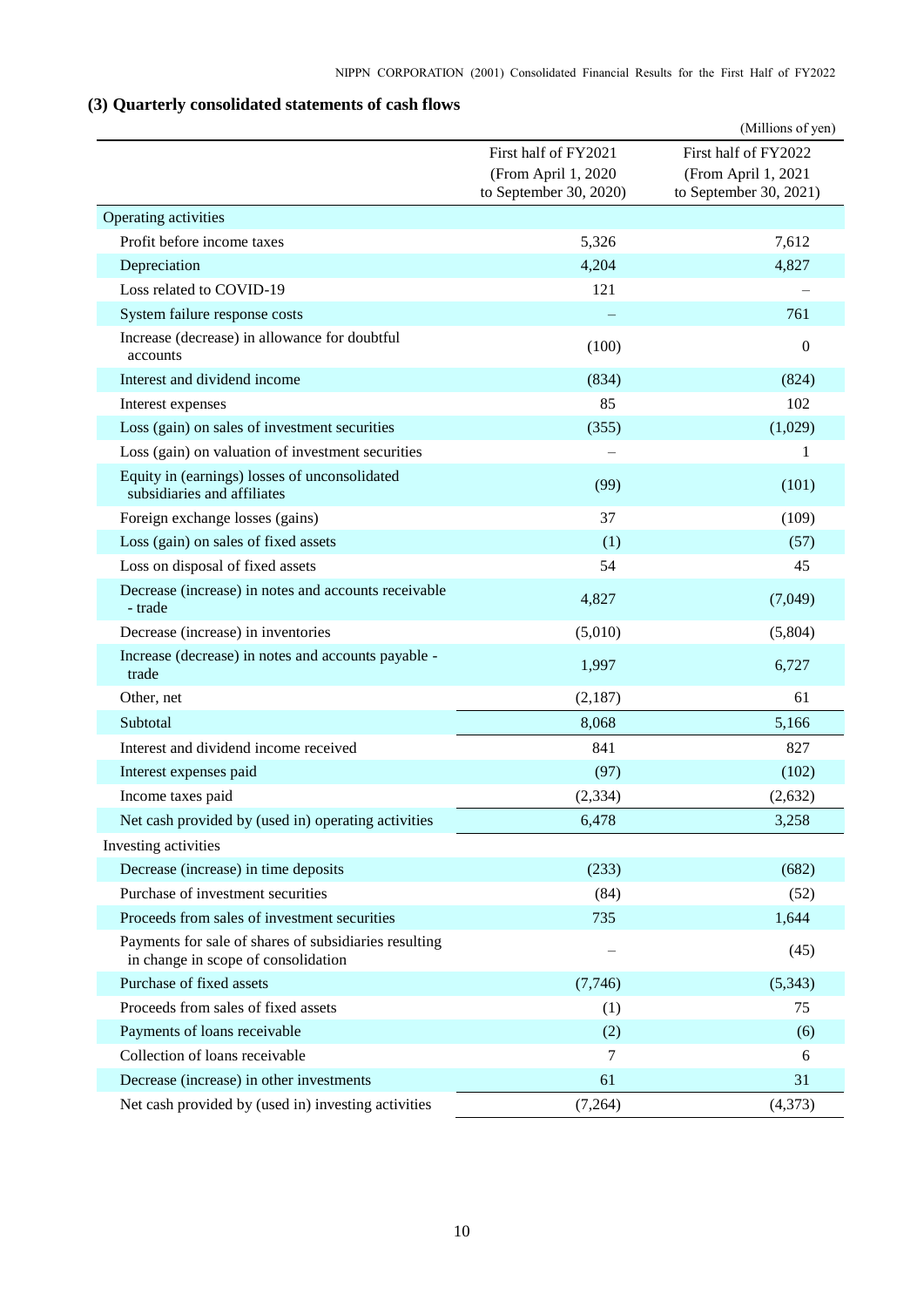|                                                                                                      |                                                | (Millions of yen)                             |
|------------------------------------------------------------------------------------------------------|------------------------------------------------|-----------------------------------------------|
|                                                                                                      | First half of FY2021                           | First half of FY2022                          |
|                                                                                                      | (From April 1, 2020)<br>to September 30, 2020) | (From April 1, 2021<br>to September 30, 2021) |
| Financing activities                                                                                 |                                                |                                               |
| Net increase (decrease) in short-term loans payable                                                  | 1,393                                          | (372)                                         |
| Proceeds from long-term loans payable                                                                | 765                                            | 2,797                                         |
| Repayments of long-term loans payable                                                                | (1, 416)                                       | (1,172)                                       |
| Redemption of bonds                                                                                  | (5,000)                                        | (48)                                          |
| Purchase of treasury shares                                                                          | (0)                                            | (0)                                           |
| Repayments of finance lease obligations                                                              | (77)                                           | (130)                                         |
| Cash dividends paid                                                                                  | (1, 382)                                       | (1,460)                                       |
| Dividends paid to non-controlling interests                                                          | (27)                                           | (32)                                          |
| Other, net                                                                                           | (32)                                           | (48)                                          |
| Net cash provided by (used in) financing activities                                                  | (5,777)                                        | (467)                                         |
| Effect of exchange rate changes on cash and cash<br>equivalents                                      | (124)                                          | 119                                           |
| Net increase (decrease) in cash and cash equivalents                                                 | (6,688)                                        | (1, 463)                                      |
| Cash and cash equivalents at beginning of period                                                     | 31,012                                         | 35,308                                        |
| Decrease in cash and cash equivalents resulting from<br>exclusion of subsidiaries from consolidation |                                                | (1,908)                                       |
| Cash and cash equivalents at end of period                                                           | 24,324                                         | 31,936                                        |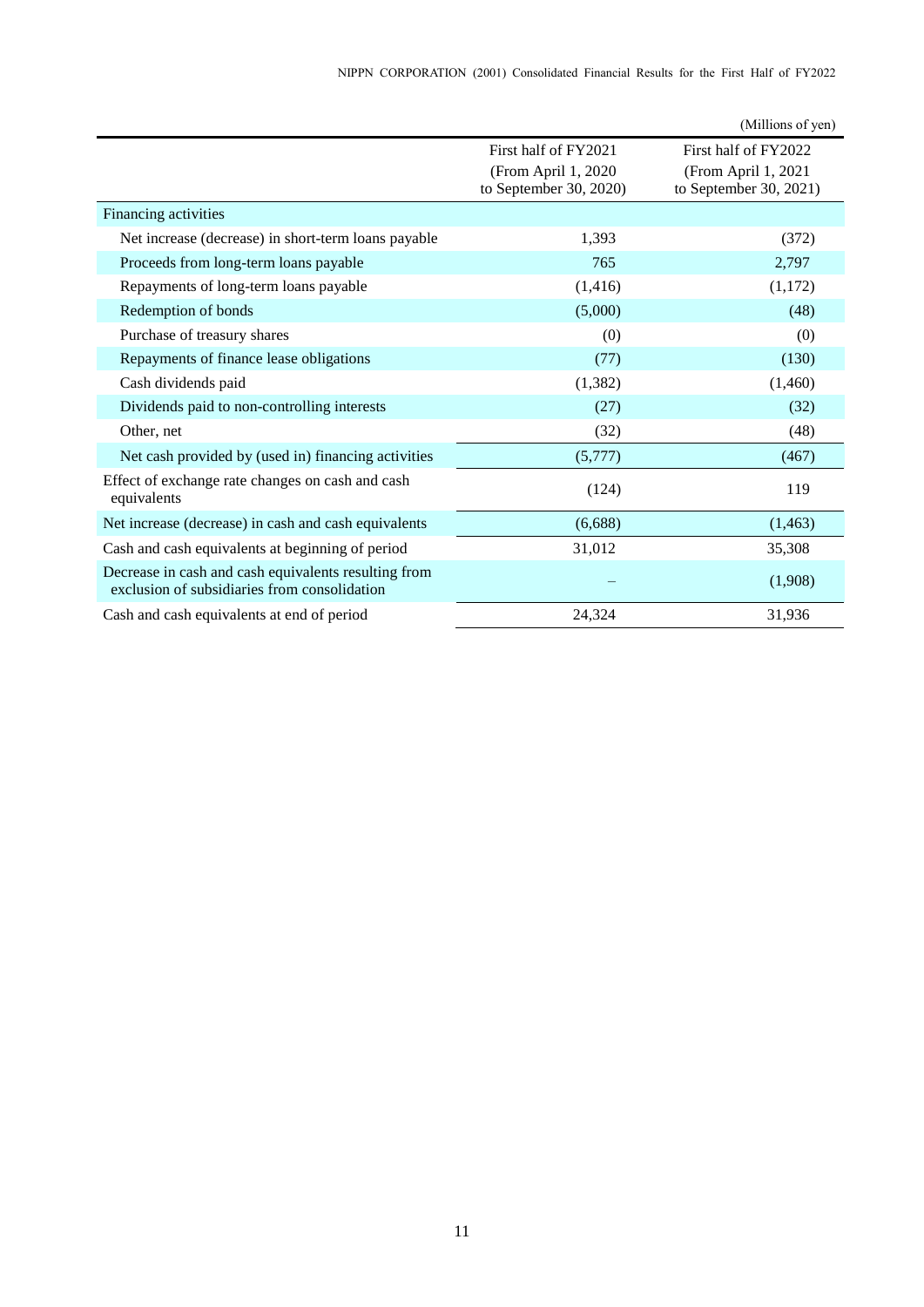#### <span id="page-13-1"></span><span id="page-13-0"></span>**(4) Notes on quarterly consolidated financial information**

### **(Notes on going concern assumption)**

Not applicable.

# <span id="page-13-2"></span>**(Notes to significant changes in the amount of shareholders' equity)**

Not applicable.

#### <span id="page-13-3"></span>**(Changes in accounting policies)**

(Application of the Accounting Standard for Revenue Recognition, etc.)

Effective from the beginning of the first quarter of the fiscal year ending March 31, 2022, the Company applies "Accounting Standard for Revenue Recognition" (ASBJ Statement No. 29, March 31, 2020), etc. and recognizes the amount expected to be received in exchange for goods or services as revenue when the control of the promised goods or services has been transferred to a customer. Major changes due to the application of the Accounting Standard for Revenue Recognition, etc. are described below.

#### (1) Transactions as an agent

Regarding transactions in which the Group acts as an agent in providing merchandise or finished goods to a customer, previously the gross amount of consideration received from the customer had been recognized as revenue. However, the method has been changed and the net amount of consideration received from the customer from which the amount payable to a supplier of the merchandise or finished goods is deducted is recognized as revenue.

#### (2) Sales incentives

Whereas previously certain sales incentives and other fees paid to customers had been recorded as selling, general and administrative expenses, the method has been changed and they are deducted from net sales.

(3) Change in the basis for revenue recognition

Regarding certain transactions of the Group, whereas previously revenue had been recognized at the time of shipping of merchandise or finished goods, the method has been changed and revenue is recognized at the time of completion of the handover.

The said changes in the accounting policies shall be retrospectively applied, in principle, and the quarterly consolidated financial statements for the first six months of fiscal year ended March 31, 2021, and consolidated financial statements for the fiscal year ended March 31, 2021, after retrospective application are presented.

As a result, compared with the figures before retrospective application, net sales, cost of sales, and selling, general and administrative expenses for the first half of the previous year decreased by ¥20,784 million, ¥7,880 million, and ¥12,914 million, respectively, and operating income, ordinary income, and profit before income taxes each increased by ¥9 million. Moreover, the beginning balance of retained earnings for the previous year decreased by ¥84 million because the cumulative effect of the retrospective application was reflected in the beginning balance of net assets for the previous year.

As a result of the application of the Accounting Standard for Revenue Recognition, etc., "Notes and accounts receivable - trade," which was presented under "Current assets" in the consolidated balance sheet for the previous year, is included in "Notes and accounts receivable - trade and contract assets" from the first quarter of fiscal 2022. In accordance with the transitional treatment stipulated in Paragraph 28-15 of the Accounting Standard for Quarterly Financial Reporting (ASBJ Statement No. 12, March 31, 2020), information on the composition of revenue from contracts with customers for the first six months of the previous year is not presented.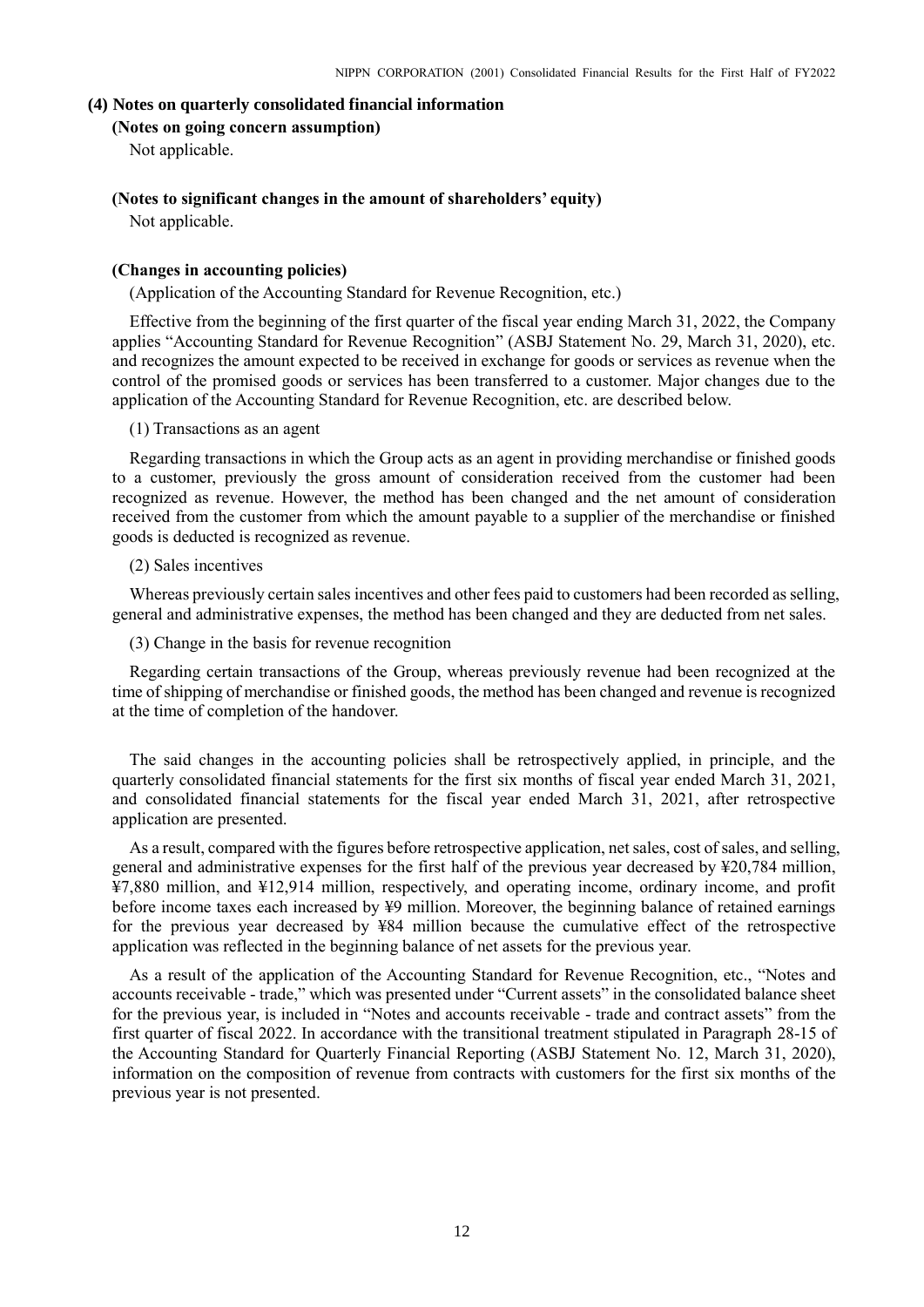$(M)$ llions of yen)

(Application of the Accounting Standard for Fair Value Measurement, etc.)

Effective from the beginning of the first quarter of the fiscal year ending March 31, 2022, the Company applies the "Accounting Standard for Fair Value Measurement" (ASBJ Statement No. 30, July 4, 2019), etc. and will apply the new accounting policy stipulated by the Accounting Standard for Fair Value Measurement, etc. from now on in accordance with the transitional treatment stipulated in Paragraph 19 of the Accounting Standard for Fair Value Measurement and Paragraph 44-2 of the "Accounting Standard for Financial Instruments" (ASBJ Statement No. 10, July 4, 2019). There is no impact on quarterly consolidated financial statements.

# <span id="page-14-0"></span>**(Segment information, etc.)**

[Segment information]

- I. First Half of FY2021 (From April 1, 2020 to September 30, 2020)
- 1. Information on sales and income (loss) by reportable segment

|                                                 |                     |        |         |                   |         |                         | (TATHITOHS OF ACIT)                                                                     |
|-------------------------------------------------|---------------------|--------|---------|-------------------|---------|-------------------------|-----------------------------------------------------------------------------------------|
|                                                 | Reportable segments |        |         |                   |         |                         | Amounts                                                                                 |
|                                                 | Flour<br>Milling    | Food   | Total   | Other<br>(Note 1) | Total   | Adjustments<br>(Note 2) | recorded in<br>quarterly<br>consolidated<br>financial<br>statements <sup>(Note 3)</sup> |
| Net sales                                       |                     |        |         |                   |         |                         |                                                                                         |
| Net sales to external customers                 | 45,869              | 78,630 | 124.499 | 16,236            | 140,735 |                         | 140,735                                                                                 |
| Internal sales or transfers between<br>segments | 850                 | 248    | 1.099   | 4.446             | 5,545   | (5,545)                 |                                                                                         |
| Total                                           | 46,719              | 78,879 | 125,599 | 20,682            | 146,281 | (5,545)                 | 140,735                                                                                 |
| Segment income (loss)                           | 2,194               | 2,049  | 4,243   | (26)              | 4,217   | (24)                    | 4,192                                                                                   |

Notes: 1. The "Other" column indicates businesses not included in the reportable segments, including pet food, health food, engineering and real estate leasing.

2. Segment income (loss) adjustment of ¥(24) million includes elimination of inter-segment transactions and corporate expenses.

3. Segment income (loss) is adjusted to reconcile total segment income to operating income in the quarterly consolidated financial statements.

2. Information about impairment loss on fixed assets and about goodwill etc. by reportable segment Not applicable.